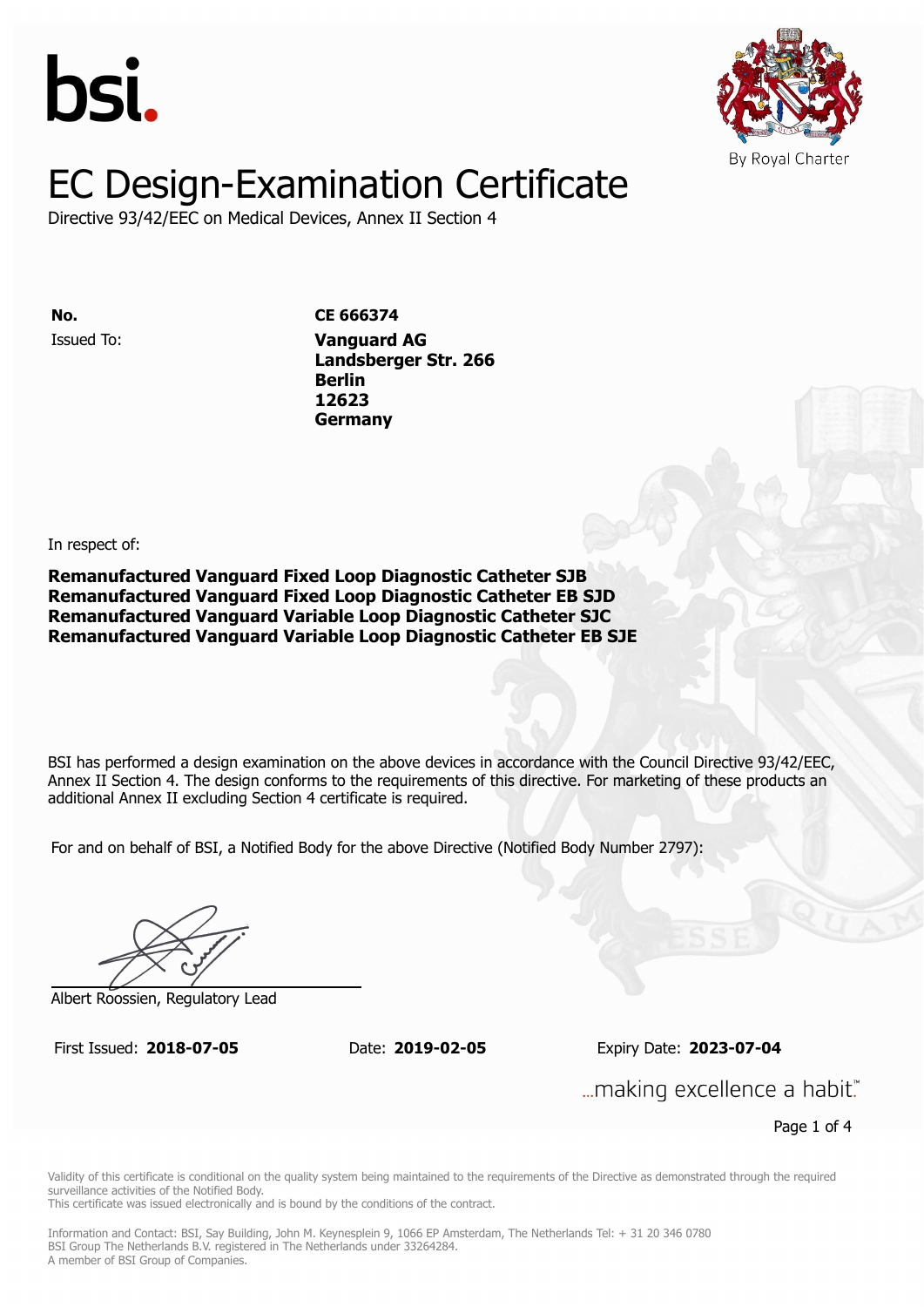



#### **Supplementary Information to CE 666374**

Issued To: **Vanguard AG Landsberger Str. 266 Berlin 12623 Germany**

#### **Vanguard Fixed Loop Diagnostic Catheter SJB**

| <b>Vanguard Article No.</b> | <b>Vanguard Product Description</b> |
|-----------------------------|-------------------------------------|
| 34392                       | SM/AF20 7F/4F 110cm 10p 5 TE1 RE1   |
| 34441                       | SM/AF20DL 7F/4F 110cm 20p 4 TE2 RE1 |
| 34442                       | SM/AF15 7F/4F 110cm 10p 3.5 TE1 RE1 |

#### **Vanguard Fixed Loop Diagnostic Catheter EB SJD**

| <b>Vanguard Article No.</b> | <b>Vanguard Product Description</b>     |
|-----------------------------|-----------------------------------------|
| 34443                       | SM/AF20 7F/4F 110cm 10p 5 TE2 RE1       |
| 34444                       | SM/AF15 7F/4F 110cm 10p 3 TE2 RE1       |
| 34445                       | SM/AF20 7F/4F 110cm 20p 1-2.5-1 TE2 RE1 |

First Issued: **2018-07-05** Date: **2019-02-05** Expiry Date: **2023-07-04**

... making excellence a habit."

Page 2 of 4

Validity of this certificate is conditional on the quality system being maintained to the requirements of the Directive as demonstrated through the required surveillance activities of the Notified Body.

This certificate was issued electronically and is bound by the conditions of the contract.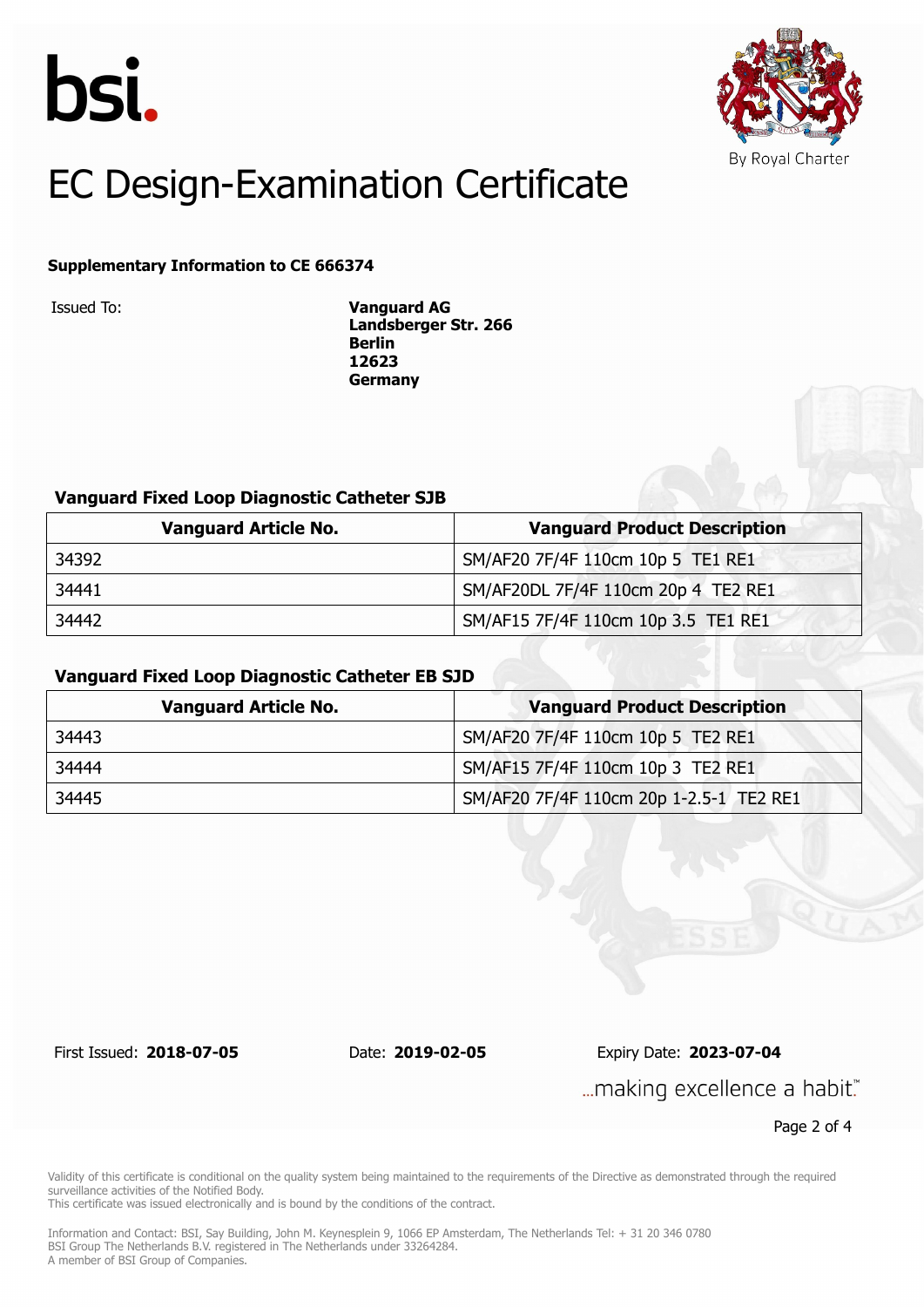



#### **Supplementary Information to CE 666374**

Issued To: **Vanguard AG Landsberger Str. 266 Berlin 12623 Germany**

#### **Vanguard Variable Loop Diagnostic Catheter SJC**

| <b>Vanguard Article No.</b> | <b>Vanguard Product Description</b>      |
|-----------------------------|------------------------------------------|
| 34395                       | SM/OPT25 7F/4F 110cm 10p 7 TE2 RE1       |
| 34447                       | SM/OPT25 7F/5F 110cm 20p 1-4.5-1 TE2 RE1 |
| 34449                       | SM/OPT25 7F/5F 110cm 24p 1-4.5-1 TE2 RE1 |

#### **Vanguard Variable Loop Diagnostic Catheter EB SJE**

| <b>Vanguard Article No.</b> | <b>Vanguard Product Description</b>      |
|-----------------------------|------------------------------------------|
| 34446                       | SM/OPT25 7F/4F 110cm 10p 7 TE2 RE1       |
| 34448                       | SM/OPT25 7F/5F 110cm 20p 1-4.5-1 TE2 RE1 |

First Issued: **2018-07-05** Date: **2019-02-05** Expiry Date: **2023-07-04**

... making excellence a habit."

Page 3 of 4

Validity of this certificate is conditional on the quality system being maintained to the requirements of the Directive as demonstrated through the required surveillance activities of the Notified Body.

This certificate was issued electronically and is bound by the conditions of the contract.